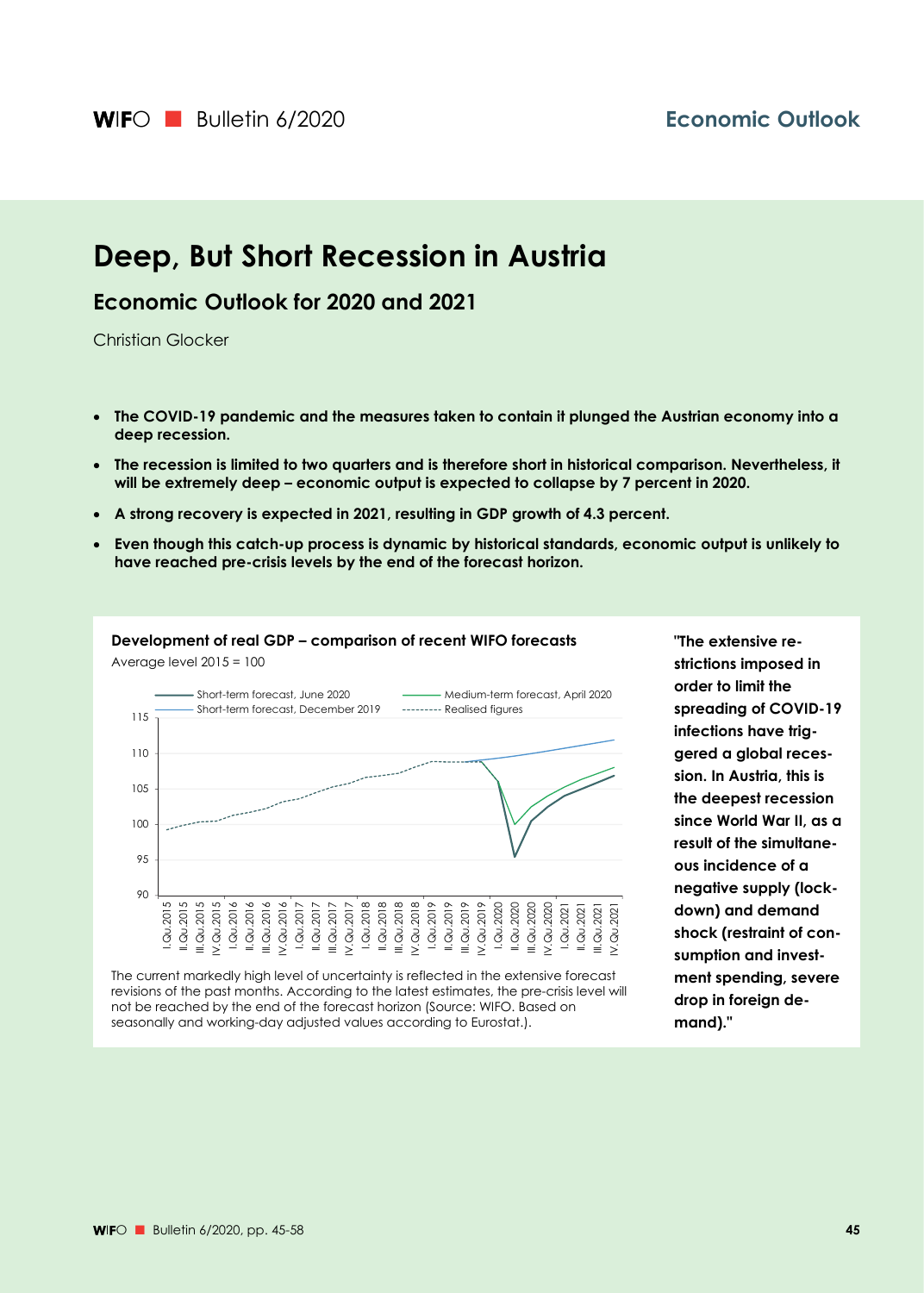## **Deep, But Short Recession in Austria**

### **Economic Outlook for 2020 and 2021**

Christian Glocker

#### **Deep, But Short Recession in Austria.** Economic Outlook for 2020 and 2021

The measures adopted to contain the COVID-19 pandemic give rise to a recession in Austria. With a slump by 7.0 percent year-on-year, demand and output will contract even more sharply in 2020 than during the economic and financial market crisis of 2008-09. Since the trough now appears to have been passed, the recession promises to be short. Nevertheless, GDP will still not be back to its pre-crisis level by the end of the projection horizon (end of 2021).

#### **JEL-Codes:** E32, E66 • **Keywords:** Business Cycle, Economic Outlook, Forecast

All staff members of the Austrian Institute of Economic Research contribute to the Economic Outlook. For definitions used see "Methodological Notes and Short Glossary", https://www.wifo.ac.at/wwadocs/form/WIFO-BusinessCycleInformation-Glossary.pdf

**Data processing:** Astrid Czaloun (astrid.czaloun@wifo.ac.at), Maria Riegler (maria.riegler@wifo.ac.at) • **Cut-off date:** 24 June 2020

ISSN 1605-4709 • © Austrian Institute of Economic Research 2020 Impressum: Herausgeber: Christoph Badelt • Chefredakteur: Andreas Reinstaller (andreas.reinstaller@wifo.ac.at) • Redaktionsteam: Tamara Fellinger, Ilse Schulz, Tatjana Weber • Medieninhaber (Verleger) und Redaktion: Österreichisches Institut für Wirtschaftsforschung • 1030 Wien, Arsenal, Objekt 20 • Tel. (+43 1) 798 26 01-0 • Fax (+43 1) 798 93 86 • https://bulletin.wifo.ac.at • Verlags- und Herstellungsort: Wien

**Contact:** Christian Glocker, MSc (christian.glocker@wifo.ac.at)

### **1. Summary**

The massive restrictions imposed in order to contain the spreading of COVID-19 infections have triggered a global recession. Within a few weeks, the economic outlook has changed fundamentally. The stepwise withdrawal of the containment measures will allow economic activity to resume. Since the rebound is deferred in time across countries and regions, the adverse effects of the pandemic on the world economy are protracted, making for a hesitant global recovery.

In line with the global economy, Austria slipped into a recession that, although essentially confined to the first half of 2020 and thus rather short, is extraordinarily severe. By now, the trough should have been passed and activity is heading up; still, the further trend is subject to high uncertainty. The main reason is the evolution of the pandemic, the required containment measures and their implicit economic repercussions.

After a fall by 7.0 percent in 2020, GDP is expected to rebound by 4.3 percent in 2021. While such a recovery would be vigorous by historical standards, economic activity by

the end of the projection period would still fall short of its pre-crisis level. The manufacturing sector and market-related services (particularly transport, hotel and catering services) are shaping the profile of the slump on the supply side, exports, investment (notably in machinery and business equipment) as well as private consumption on the demand side.

The cyclical setback has a major impact on the labour market. The long-standing increase in employment abruptly came to a halt in March 2020 and unemployment rose markedly. Recourse to short-time work with the aim of maintain work contracts through the crisis in the interest of a subsequent speedy recovery, mitigate the adverse effects of the health-policy motivated measures on the labour market. The unemployment rate will nevertheless jump from 7.4 percent in 2019 to 9.7 percent in 2020. After an employment increase by 1.6 percent in 2019, WIFO expects a decline of 2.1 percent in 2020, while hours worked fall more sharply due to the short-time work option. With the expected recovery, labour market problems should ease during 2021.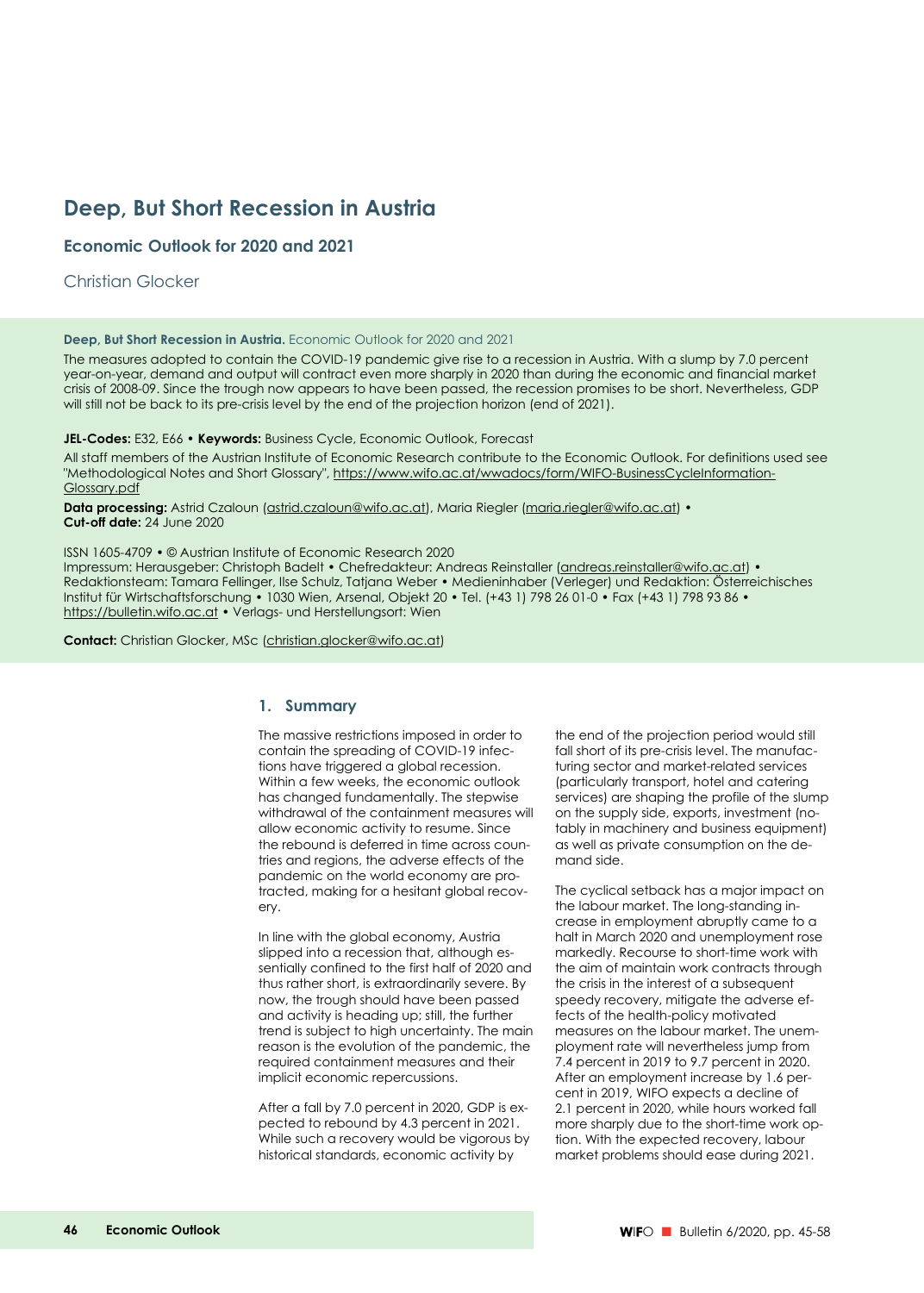#### Table 1: **Main results**

|                                                       |                        |                          | 2016   |                          | 2017                                  |                                  | 2018    |        | 2019   |                          | 2020    |           | 2021    |
|-------------------------------------------------------|------------------------|--------------------------|--------|--------------------------|---------------------------------------|----------------------------------|---------|--------|--------|--------------------------|---------|-----------|---------|
|                                                       |                        |                          |        |                          | Percentage changes from previous year |                                  |         |        |        |                          |         |           |         |
| Gross domestic product, volume                        |                        | $^{+}$                   | 2.1    |                          | $+2.5$                                |                                  | $+2.4$  | $+$    | 1.6    |                          | $-7.0$  |           | $+ 4.3$ |
| Manufacturing                                         |                        | $+$                      | 4.6    | $+$                      | 4.7                                   | $+$                              | 5.1     | $+$    | 0.9    |                          | $-13.0$ | $+$       | 7.0     |
| Wholesale and retail trade                            |                        | $^{+}$                   | 0.4    | $+$                      | 0.3                                   | $+$                              | 1.9     | $+$    | 0.8    | $-$                      | 9.0     | $+$       | 8.0     |
| Private consumption expenditure <sup>1</sup> , volume |                        | $^{+}$                   | 1.6    | $+$                      | 1.4                                   | $+$                              | 1.1     | $+$    | 1.4    | $\equiv$                 | 5.5     | $+$       | 4.5     |
| Consumer durables                                     |                        | $+$                      | 2.9    | $+$                      | 2.2                                   | $+$                              | 0.4     |        | $-1.7$ |                          | $-15.0$ |           | $+ 5.0$ |
| Gross fixed capital formation, volume                 |                        | $^{+}$                   | 4.1    |                          | $+ 4.0$                               |                                  | $+3.9$  | $+$    | 2.7    |                          | $-6.5$  |           | $+ 4.8$ |
| Machinery and equipment <sup>2</sup>                  |                        | $+$                      | 7.2    | $+$                      | 4.5                                   | $+$                              | 4.1     | $+$    | 2.9    | $-$                      | 8.4     |           | $+ 5.9$ |
| Construction                                          |                        | $^{+}$                   | 0.5    | $+$                      | 3.3                                   | $+$                              | 3.7     | $+$    | 2.4    |                          | $-4.2$  | $+$       | 3.6     |
| Exports, volume                                       |                        | $+$                      | 3.1    | $+$                      | 5.0                                   | $+$                              | 5.9     | $+$    | 2.9    |                          | $-14.8$ |           | $+9.5$  |
| Exports of goods, fob                                 |                        | $+$                      | 2.7    | $+$                      | 5.4                                   | $+$                              | 6.4     | $+$    | 2.1    |                          | $-13.5$ | $+$       | 7.1     |
| Imports, volume                                       |                        | $^{+}$                   | 3.7    | $+$                      | 5.0                                   | $+$                              | 4.6     | $^{+}$ | 2.7    |                          | $-11.1$ | $+$       | 8.9     |
| Imports of goods, fob                                 |                        | $^{+}$                   | 3.4    | $+$                      | 4.4                                   | $+$                              | 4.0     | $+$    | 1.9    |                          | $-10.5$ | $+$       | 7.0     |
| Gross domestic product, value                         |                        |                          | $+3.8$ |                          | $+3.6$                                |                                  | $+ 4.2$ |        | $+3.4$ |                          | $-5.8$  |           | $+ 5.4$ |
|                                                       | billion €              |                          | 357.30 |                          | 370.30                                |                                  | 385.71  |        | 398.68 |                          | 375.52  |           | 395.96  |
| Current account balance                               | as a percentage of GDP |                          | 2.7    |                          | 1.6                                   |                                  | 2.3     |        | 2.6    |                          | 0.2     |           | 1.0     |
| Consumer prices                                       |                        | $+$                      | 0.9    | $+$                      | 2.1                                   | $+$                              | 2.0     | $+$    | 1.5    | $+$                      | 0.6     | $+$       | 0.9     |
| Three-month interest rate                             | percent                | $\overline{\phantom{a}}$ | 0.3    | $\overline{\phantom{0}}$ | 0.3                                   |                                  | 0.3     |        | 0.4    | $\overline{\phantom{0}}$ | 0.5     |           | 0.5     |
| Long-term interest rate <sup>3</sup>                  | percent                |                          | 0.4    |                          | 0.6                                   |                                  | 0.7     |        | 0.1    | $\overline{\phantom{0}}$ | 0.1     |           | 0.2     |
| General government financial balance,                 |                        |                          |        |                          |                                       |                                  |         |        |        |                          |         |           |         |
| Maastricht definition                                 | as a percentage of GDP | $\overline{\phantom{m}}$ | 1.5    |                          | 0.8                                   |                                  | 0.2     |        | 0.7    |                          | $-10.3$ |           | 6.0     |
| Persons in active dependent employment <sup>4</sup>   |                        | $^{+}$                   | 1.6    | $+$                      | 2.0                                   | $\begin{array}{c} + \end{array}$ | 2.5     | $+$    | 1.6    |                          | 2.1     | $\ddot{}$ | 1.3     |
| Unemployment rate                                     |                        |                          |        |                          |                                       |                                  |         |        |        |                          |         |           |         |
| Eurostat definition <sup>5</sup>                      |                        |                          | 6.0    |                          | 5.5                                   |                                  | 4.9     |        | 4.5    |                          | 5.5     |           | 5.2     |
| National definition <sup>6</sup>                      |                        |                          | 9.1    |                          | 8.5                                   |                                  | 7.7     |        | 7.4    |                          | 9.7     |           | 8.9     |

Source: WIFO. 2020 and 2021: forecast.  $-1$  Including non-profit institutions serving households.  $-2$  Including weapons systems. - 3 10-year central government bonds (benchmark). - 4 Excluding persons in valid employment contract receiving child care benefit or being in military service.  $-$  <sup>5</sup> As a percentage of total labour force, Labour Force Survey. – 6 As a percentage of dependent labour force, unemployed persons according to Public Employment Service Austria.

### **2. The starting situation**

Overshadowed by weak international demand, growth of Austria's economy eased from the boom of 2017 and 2018 to a rate of 1.6 percent in volume in 2019. Throughout the year, the main driving force was internal demand, both consumption and gross fixed investment, while foreign trade gradually slackened, notably exports of manufactured goods.

From the supply side, growth in 2019 was largely sustained by services and construction. The manufacturing sector slipped into recession in the second quarter, without recovering until the end of 2019.

From the perspective of the distribution of GDP, wage incomes continued to rise markedly, fuelled by continued lively job creation and substantial gains of negotiated wages. Capital income (gross operating surplus and

### **3. The framework conditions**

The present forecast includes information on global economic trends, commodity prices, exchange rates and interest rates available

mixed income) also increased in 2019, though less than before under the impact of the cyclical slowdown. Usually, capital income is more cyclically sensitive than wage income that is largely determined by contract and hence exhibiting a lagged response. As a consequence, the wage ratio, i.e. the share of national income going to dependent labour, edged up slightly.

Labour market developments remained benign in 2019, largely an echo-effect of the earlier boom, although employment growth and the fall in unemployment both decelerated during the year.

The general government account benefitted from buoyant tax revenues, allowing the budget balance to stay in surplus and public debt to keep a downward trend.

up to mid-June 2020. The projection horizon stretches from the second quarter of 2020 to the fourth quarter of 2021.

**Already in the first quarter of 2020, economic activity in Austria fell sharply and on a broad base, due to the measures taken to contain the COVID-19 pandemic. Yet, the momentum of growth had slackened ever since the beginning of 2019, as weakening demand from abroad dampened exports and output of domestic manufacturers.**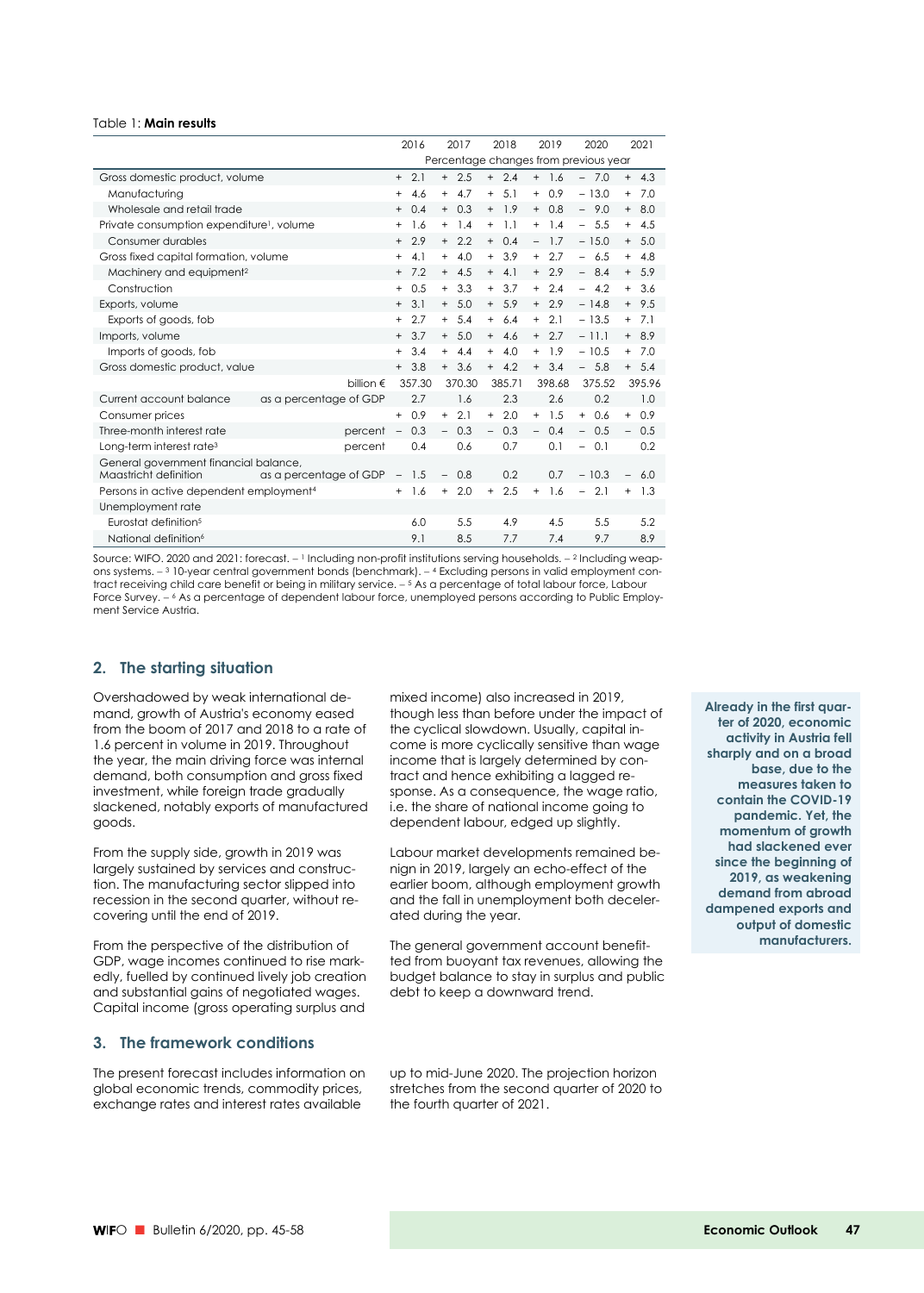#### Figure 1: **Indicators of economic performance**

#### Percent Change from previous year in 1,000 -2 0 2 4 6 Austria Euro area USA

#### **Manufacturing and investment Consumption and income**

Percentage changes from previous year, volume Percentage changes from previous year, volume



### **Short-term and long-term interest rates Inflation and unit labour costs**

-8 -6 -4



Percentage changes from previous year, volume As a percentage of GDP



#### **Growth of real GDP Employment and unemployment**





Percent **Percent Percent Percentage changes from previous year** 



#### **Trade (according to National Accounts) General government financial balance**



Source: WIFO. 2020 and 2021: forecast. – 1 Excluding persons in valid employment contract receiving child care benefit or being in military service, and unemployed persons in training; break in 2007-08 due to changes in the employment statistics.  $-2$  Including weapons systems.  $-3$  10-year central government bonds (benchmark). – 4 Source: European Commission.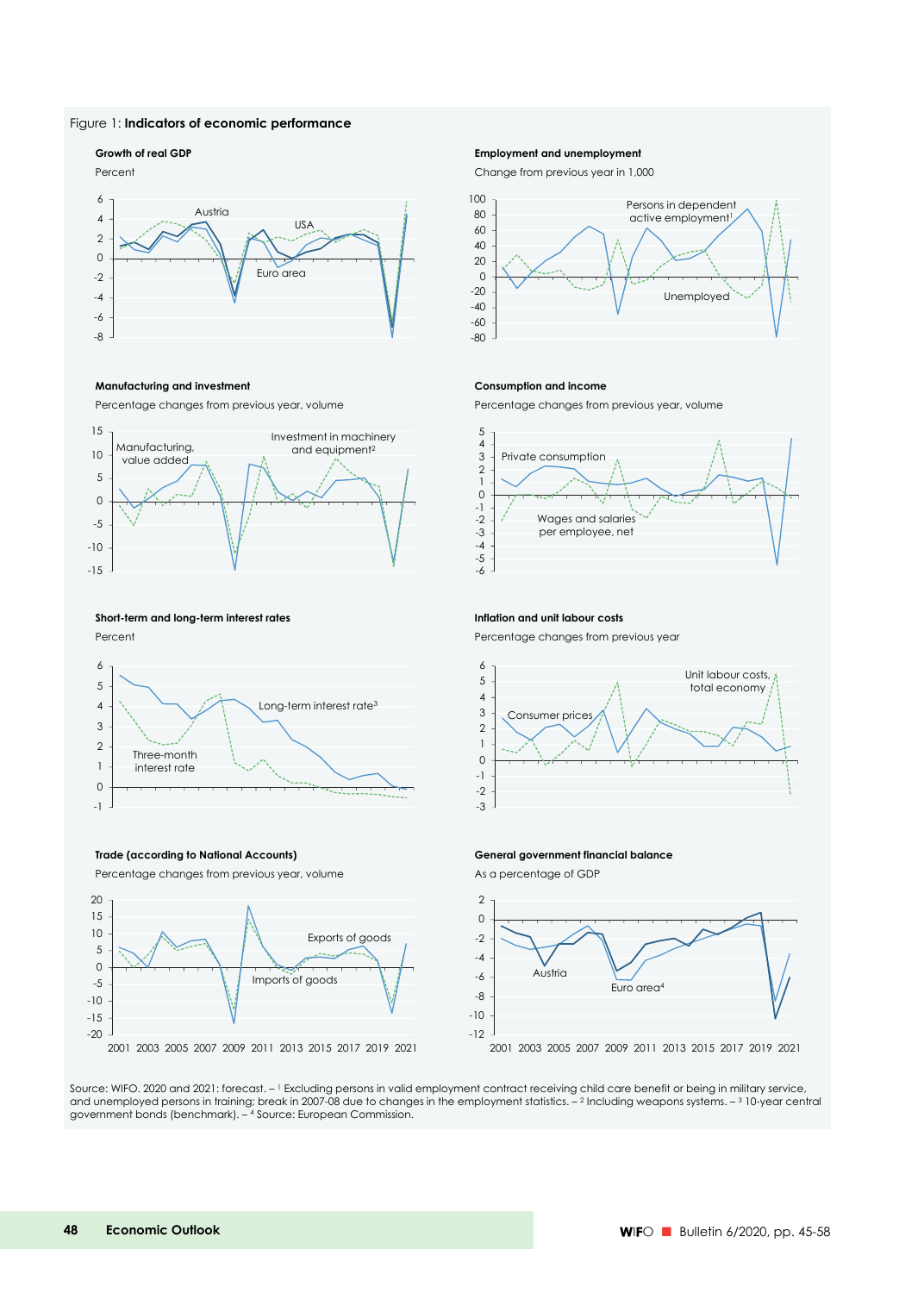The usual assumptions underlying a shortterm forecast need in the present context to be amended by ad-hoc ones concerning the course of the COVID-19 pandemic. In this respect, WIFO assumes that new hikes of infections will repeatedly occur, but can be kept under control such that any large-scale "second wave" be avoided. While this assumption implies the partially successful containment of COVID-19 diseases, it explicitly anticipates that further measures of

restriction will need to be taken from time to time in order to prevent a major revival of infections. On the other hand, we also expect that learning effects or medical progress in dealing with infection risks will gradually restore confidence of economic agents and facilitate the recovery. These additional assumptions relate both to the international environment and to the projections for the Austrian economy.

#### Table 2: **International economy**

|                                                     | Percentage shares<br>2019        |               | 2016             | 2017                                              | 2018             | 2019       | 2020                            | 2021       |
|-----------------------------------------------------|----------------------------------|---------------|------------------|---------------------------------------------------|------------------|------------|---------------------------------|------------|
|                                                     | Austria's<br>exports of<br>goods | World<br>GDP1 |                  | GDP volume, percentage changes from previous year |                  |            |                                 |            |
| <b>EU 27</b>                                        | 66.8                             | 13.8          | $+2.1$           | $+2.7$                                            | $+2.1$           | $+ 1.5$    | $-7.4$                          | $+ 4.7$    |
| Euro area                                           | 51.5                             | 11.2          | 1.9<br>$^{+}$    | 2.5<br>$^{+}$                                     | 1.9<br>$+$       | $+ 1.3$    | 8.0<br>$\overline{\phantom{0}}$ | 4.5<br>$+$ |
| Germany                                             | 29.4                             | 3.1           | 2.2<br>$+$       | 2.5<br>$^{+}$                                     | 1.5<br>$+$       | 0.6<br>$+$ | 6.4<br>$-$                      | $+ 4.5$    |
| Italy                                               | 6.3                              | 1.7           | 1.3<br>$\ddot{}$ | 1.7<br>$\ddot{}$                                  | 0.8<br>$\ddot{}$ | 0.3<br>$+$ | $-11.4$                         | 3.5<br>$+$ |
| France                                              | 4.4                              | 2.2           | 1.1<br>$^{+}$    | $+2.3$                                            | 1.8<br>$+$       | $+ 1.5$    | $-10.5$                         | $+ 4.0$    |
| CEEC $52$                                           | 14.7                             | 1.6           | 2.8<br>$+$       | 4.5<br>$+$                                        | 4.6<br>$+$       | 3.7<br>$+$ | 5.1<br>$-$                      | $+ 5.4$    |
| Hungary                                             | 3.7                              | 0.2           | 2.2<br>$+$       | $+ 4.3$                                           | 5.1<br>$+$       | $+ 4.9$    | $\equiv$<br>4.1                 | $+ 5.9$    |
| Czech Republic                                      | 3.5                              | 0.3           | 2.5<br>$\ddot{}$ | 4.4<br>$+$                                        | 2.8<br>$+$       | 2.6<br>$+$ | 8.0<br>$\equiv$                 | 5.1<br>$+$ |
| Poland                                              | 3.4                              | 0.9           | 3.1<br>$+$       | $+ 4.9$                                           | 5.3<br>$+$       | $+ 4.1$    | 4.6<br>$-$                      | $+ 5.2$    |
| <b>USA</b>                                          | 6.7                              | 15.1          | 1.6<br>$^{+}$    | 2.4<br>$^{+}$                                     | 2.9<br>$^{+}$    | 2.3<br>$+$ | 6.5<br>$\equiv$                 | 5.8<br>$+$ |
| Switzerland                                         | 5.0                              | 0.4           | 1.7<br>$^{+}$    | $+ 1.8$                                           | 2.8<br>$+$       | 0.9<br>$+$ | 5.8<br>-                        | $+ 5.6$    |
| UK                                                  | 2.9                              | 2.2           | 1.9<br>$\ddot{}$ | 1.9<br>$+$                                        | 1.3<br>$+$       | $+ 1.4$    | 8.3                             | 6.1<br>$+$ |
| China                                               | 2.9                              | 19.3          | 6.8<br>$+$       | $+ 6.9$                                           | 6.7<br>$+$       | $+ 6.1$    | 0.6<br>$+$                      | $+8.6$     |
|                                                     |                                  |               |                  |                                                   |                  |            |                                 |            |
| Total <sup>3</sup>                                  |                                  |               |                  |                                                   |                  |            |                                 |            |
| PPP-weighted <sup>4</sup>                           |                                  | 51            | $+3.6$           | $+ 4.1$                                           | 4.0<br>$+$       | $+3.5$     | 4.1<br>$-$                      | $+ 6.6$    |
| Export weighted <sup>5</sup>                        | 84                               |               | 2.2<br>$^{+}$    | 2.7<br>$\ddot{}$                                  | 2.3<br>$+$       | 1.7<br>$+$ | 7.0<br>$\equiv$                 | 5.1<br>$+$ |
| Market growth <sup>6</sup>                          |                                  |               | 3.5<br>$^{+}$    | $+ 6.5$                                           | $+ 4.4$          | $+$ 1.4    | $-11.0$                         | $+ 7.5$    |
|                                                     |                                  |               |                  |                                                   |                  |            |                                 |            |
| <b>Forecast assumptions</b>                         |                                  |               |                  |                                                   |                  |            |                                 |            |
| Crude oil prices                                    |                                  |               |                  |                                                   |                  |            |                                 |            |
| Brent, \$ per barrel                                |                                  |               | 43.7             | 54.3                                              | 71.0             | 64.3       | 41                              | 43         |
| Exchange rate                                       |                                  |               |                  |                                                   |                  |            |                                 |            |
| $$per \epsilon$                                     |                                  |               | 1.107            | 1.129                                             | 1.181            | 1.120      | 1.09                            | 1.11       |
| Key interest rate                                   |                                  |               |                  |                                                   |                  |            |                                 |            |
| ECB main refinancing rate <sup>7</sup> , percent    |                                  |               | 0.0              | 0.0                                               | 0.0              | 0.0        | 0.0                             | 0.0        |
| 10-year government bonds yields Germany,<br>percent |                                  |               | 0.1              | 0.3                                               | 0.4              | $+ 0.3$    | $+ 0.4$                         | $+ 0.2$    |

Source: WIFO. 2020 and 2021: forecast. - <sup>1</sup> PPP-weighted. - <sup>2</sup> Czech Republic, Hungary, Poland, Slovenia, Slovakia. - <sup>3</sup> EU 27, UK, USA, Switzerland, China. - <sup>4</sup> Weighted by GDP at purchasing power parities in  $2019. - 5$  Weighted by shares of Austrian goods exports in 2019.  $- 6$  Real import growth of trading partners, weighted by shares of Austrian goods exports.  $-$  <sup>7</sup> Minimum bid rate.

#### **3.1 Global economic slump**

The measures to contain the COVID-19 pandemic, while successful in slowing the spreading of infections, have severely and at short notice disrupted business activity worldwide. Second-round effects in terms of waning confidence and tighter financial conditions deepened the slump, pushing the global economy into its worst post-war recession. What is noteworthy is the highly synchronised downward trend in many countries which exacerbates the recession via network and multiplier effects.

As the state of emergency on the health front subsides, the containment measures have meanwhile been gradually relaxed in many countries, thereby facilitating the resumption of demand and production. However, the fact that this takes places in a time-delayed manner protracts the adverse impact of the pandemic on the world economy. Hence, the recovery promises to be tentative and gradual. Moreover, social unrest emerging in many countries complicates the recovery by hampering the catching-up of output losses as well as by undermining confidence of consumers and investors.

**In the face of soaring numbers of infections worldwide, economic activity in many countries was drastically restricted in the first and even more in the second quarter. With the gradual relaxation of containment measures, demand and output should gradually revive during the second half of 2020.**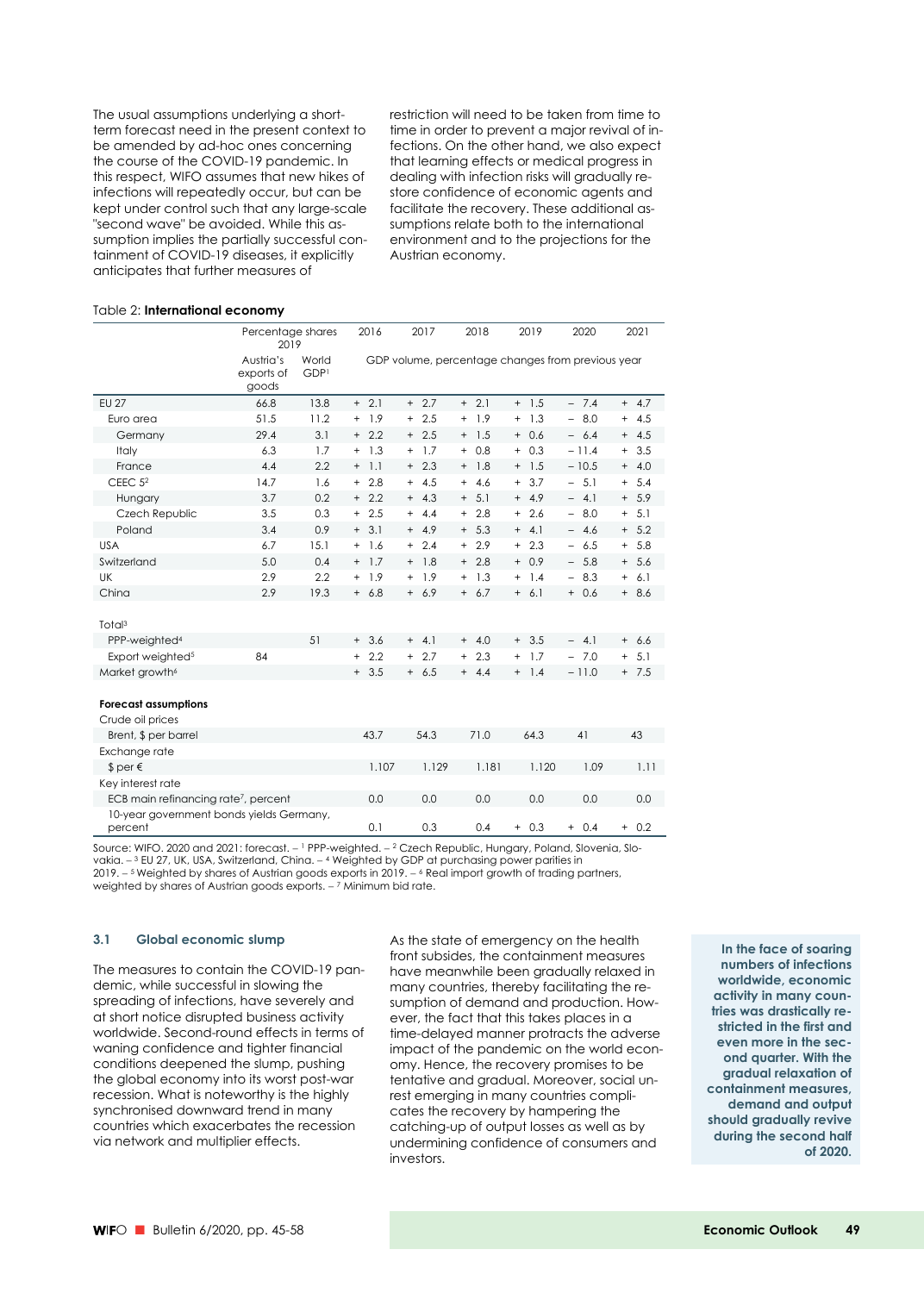#### Figure 2: **Development of government measures to contain the COVID-19 pandemic since the beginning of 2020 in selected countries**

Government Response Stringency Index



Source: Blavatnik school of Government, University of Oxford. The index is calculated as a composite measure on school closures, workplace closures, cancellation of public events, restrictions on gatherings, closure of public transport, public information campaigns, stay at home, restrictions on internal movement, international .<br>travel controls.

For the first half of 2020, we expect a marked decline of demand and output in Austria's major trading partners. In China, where the pandemic presumably originated, GDP contracted by 10 percent in the first quarter of 2020 from the previous period. Among the large industrialised economies, production receded more sharply in the euro area than in the USA and Japan, mainly because many European countries had introduced measures to curb infection chains at an earlier stage. Leading indicators in many cases fell to new lows in the second quarter, particularly in the services branches and contrary to the usual pattern observed in recessions. The slump in activity was thus probably more severe between April and June than in the months before. Going forward, key leading indicators already signal an improvement.

Against this background, WIFO anticipates for most of Austria's trading partners a highly volatile cyclical profile. From a deep slump in the second quarter, activity should rebound already as from mid-year. Austria's key export destinations may suffer a fall in GDP of no less than 7.0 percent (exportweighted), sharper and deeper than during the financial market and economic crisis as well as the great recession of 2008-09. The euro area economies are likely to be more negatively affected than those in central and eastern Europe.

The global recovery will be underpinned by low oil prices. In spring, spot market prices

collapsed on account of clouding demand prospects and a structural excess supply of oil. The implicit gains in purchasing power in oil-importing countries will stimulate domestic demand, while net oil exporters suffer income losses. Quotations for futures point to a pick-up in prices that will be supported by the global recovery and latest OPEC decisions for a supply restraint. For the present projection, WIFO assumes a reference price of 41 \$ per barrel on annual average 2020 and of 43 \$ for 2021, down from 64 \$ in 2019.

#### **3.2 Policy taking expansionary action**

The forecast includes all policy measures already adopted or sufficiently specified if their implementation is deemed likely.

#### 3.2.1 Monetary policy

At its latest meeting on 4 June 2020, the ECB Governing Council left the main refinancing rate as well as the marginal lending facility and deposit facility rates unchanged at  $0.00$  percent,  $0.25$  percent and  $-0.50$  percent respectively. The recently introduced Pandemic Emergency Purchase Programme (PEPP) was raised by 600 billion € to a total 1,350 billion €. In addition, the deadline for net purchases under PEPP was extended to at least June 2021. It was also decided to continue the net purchases under the Asset Purchase Programme (APP) to the tune of 20 billion € per month together with the purchases within the higher temporary ceiling of 120 billion € until the end of 2020. The

**The reinforcement of unconventional monetary measures in response to the pandemic-driven decline in inflation makes for a further relaxation of the overall monetary policy stance, thereby easing financial conditions for the real economy, notably firms and private households.**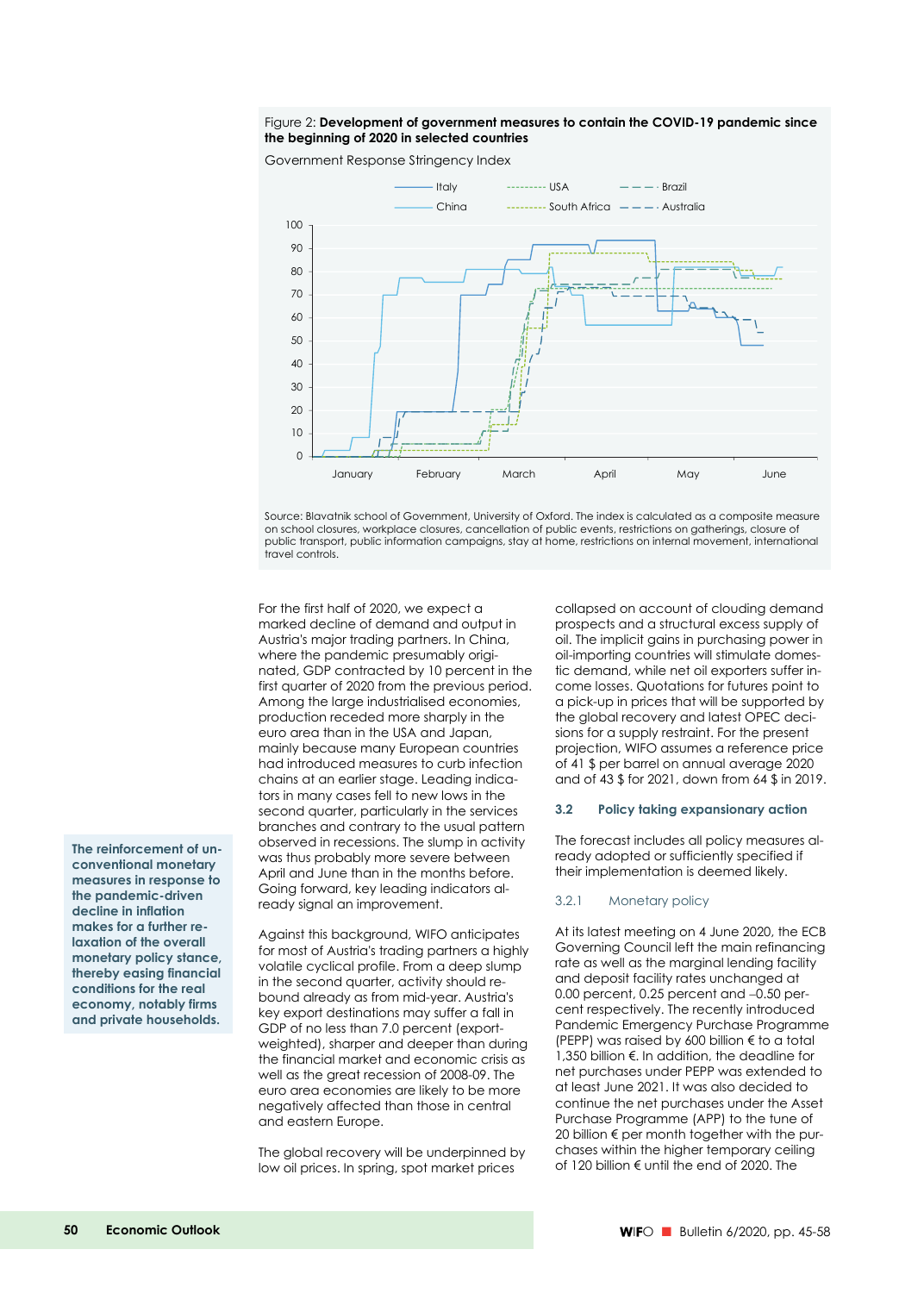largest part of both unconventional sets of measures goes to euro area government bonds. In total, the funds add up to 1.710 trillion € or 14.1 percent of expected nominal euro area GDP. The implicit monetary stimulus is thus substantially larger than the one provided during the global financial market and economic crisis of 2008-09.

#### 3.2.2 Macroprudential management

At its second meeting in 2020 on 15 June, the Financial Market Stability Board (FMSB) reiterated its earlier decision to keep the countercyclical capital buffer at 0 percent of the risk-weighted assets, given that the main indicator, the credit-to-GDP gap, is still negative and hence gives no sign of excessive credit growth. With its assessment that

the systemic risks from residential real estate financing are steadily rising, the Board foreshadows a potential tightening in certain financial sectors; the resilience of the domestic banking sector is nevertheless distinctly greater in present circumstances than in the run-up to the financial market and economic crisis of 2008-09. On the one hand, with the systemic risk buffer (SyRB) and the other systemically important institution (O-SII) buffer, banks have sustainable lending capital at their disposal; on the other, liquidity shortages as have occurred in the context of the global financial market crisis, should currently not pose an imminent risk for the maintenance of domestic banks' credit flows, mainly in view of their current important stock of excess reserves.

#### Table 3: **Fiscal and monetary policy – key figures**

|                                                   | 2016                   | 2017   | 2018   | 2019    | 2020    | 2021   |  |  |
|---------------------------------------------------|------------------------|--------|--------|---------|---------|--------|--|--|
|                                                   | As a percentage of GDP |        |        |         |         |        |  |  |
| <b>Fiscal policy</b>                              |                        |        |        |         |         |        |  |  |
| General government financial balance <sup>1</sup> | $-1.5$                 | $-0.8$ | 0.2    | 0.7     | $-10.3$ | $-6.0$ |  |  |
| General government primary balance                | 0.5                    | 1.0    | 1.8    | 2.2     | $-8.9$  | $-4.6$ |  |  |
| General government total revenue                  | 48.6                   | 48.4   | 48.8   | 48.9    | 48.2    | 46.9   |  |  |
| General government total expenditure              | 50.1                   | 49.2   | 48.7   | 48.2    | 58.5    | 52.9   |  |  |
|                                                   |                        |        |        |         |         |        |  |  |
|                                                   |                        |        |        | Percent |         |        |  |  |
| <b>Monetary policy</b>                            |                        |        |        |         |         |        |  |  |
| Three-month interest rate                         | $-0.3$                 | $-0.3$ | $-0.3$ | $-0.4$  | $-0.5$  | $-0.5$ |  |  |
| Long-term interest rate <sup>2</sup>              | 0.4                    | 0.6    | 0.7    | 0.1     | $-0.1$  | 0.2    |  |  |

Source: WIFO. 2020 and 2021: forecast.  $-1$  According to Maastricht definition.  $-2$  10-year central government bonds (benchmark).

#### 3.2.3 Fiscal policy

The present forecast incorporates the discretionary measures adopted since March 2020 to the extent that they have been sufficiently specified by the cut-off date. Meanwhile, expansionary measures have been taken in all EU member countries. Since they have been implemented on a virtually synchronous schedule, they provide a powerful stimulus to the real economy. In Austria, the fiscal measures include, next to the Corona support "package", the cyclical stimulus "package" decided by the federal government in June 2020. The former offers transfer payments (short-time work and fixed-cost subsidies, disbursements from the dedicated hardship case fund), tax concessions (reduction of the corporate and income tax advances) and to a minor extent investment spending for communal and healthcare projects. The latter provides for further subsidies and transfers (negative income tax, one-off unemployment benefit, child bonus, extension of the fixed cost subsidy), tax relief measures (cut in the bottom marginal income tax rate carried forward, loss carry back to 2018-19, temporary VAT rate cut for the catering trade) and primarily further investment incentives (investment premium,

degressive depreciation allowance, climate protection, broadband network extension, school development programme). In our assessment, the aggregate impulse adds up to nearly 31 billion € in National Accounts terms for 2020 and 8 billion € in 2021, the larger part deriving from extra spending and to a lesser extent from revenue shortfalls.

Uncertainty relates mainly to the eventual amount of short-time work and fixed-cost subsidies. The latest budget projection foresees 8.2 billion € in short-time work and 7.8 billion € in fixed-cost subsidies, which would still be well below the budgeted ceilings of 12 billion € each. Apart from the discretionary measures, the operation of the automatic stabilisers (via unemployment benefits, progressive income tax schedule etc.) will shape the budgetary performance. In sum, WIFO expects the general government balance to swing from small surpluses of 0.2 percent of GDP in 2018 and 0.7 percent in 2019 to a deficit equivalent to 10.3 percent of GDP in 2020. With the expiry of the COVID-19 measures and the projected cyclical recovery, the government deficit should moderate to 6 percent of GDP in 2021.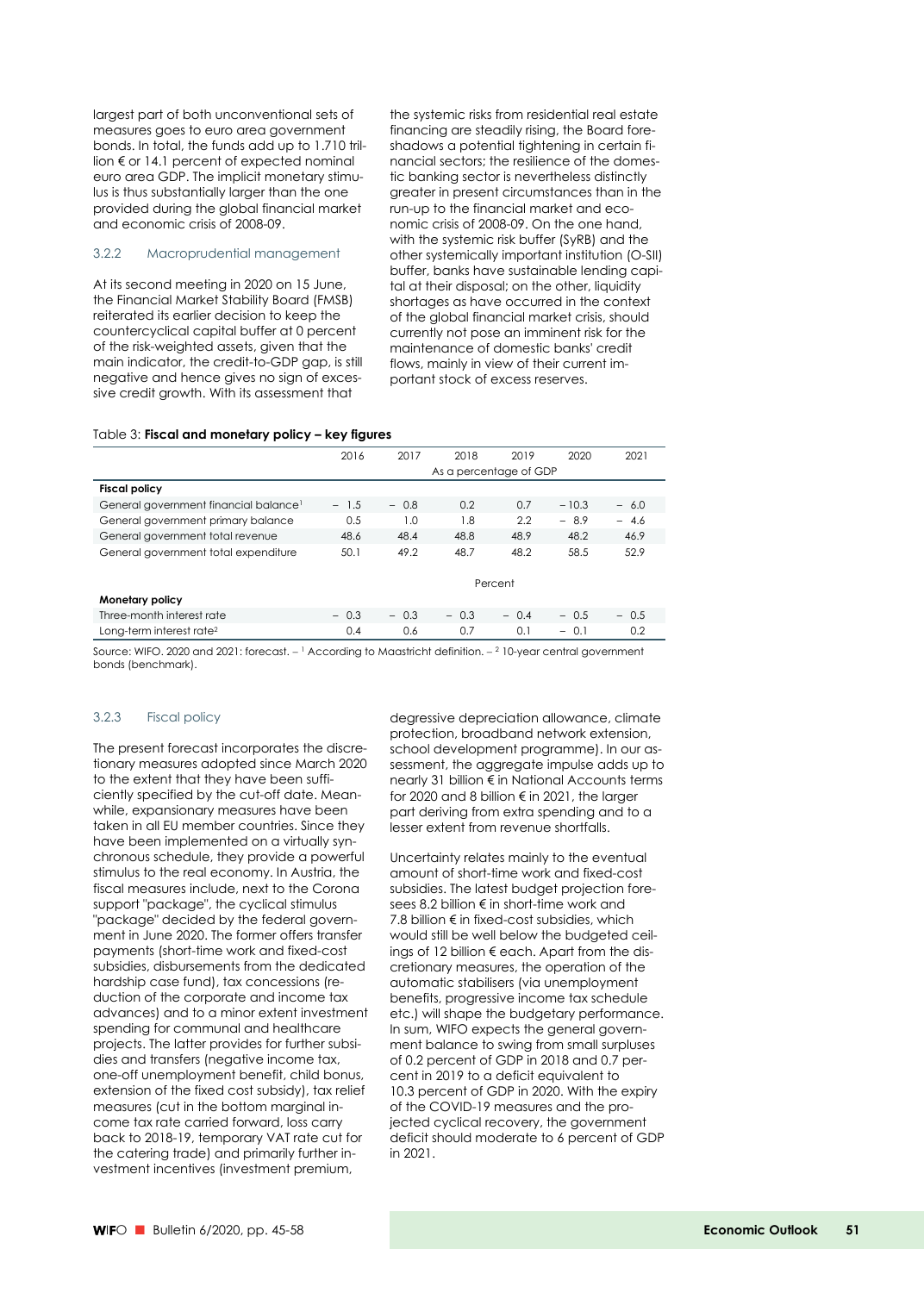#### **4. Perspectives for the Austrian economy**

Due to the COVID-19 containment measures, economic activity in Austria receded on a broad front in the first quarter 2020. The setback hit the economy at a point when it was just about to recover from earlier sluggishness. Real GDP fell by a seasonally and calendar-adjusted 2.6 percent from the fourth quarter of 2019. The decline

is noteworthy since the effects of the pandemic significantly impaired activity as from mid-March and thus only in the last two weeks of the first quarter. From the sound cyclical data for the weeks before one can infer that overall output may have caved in by up to 25 percent in the second half of March.





Source: WIFO. CW . . . Calendar week.

**The measures adopted to contain the COVID-19 pandemic have pushed Austria's economy into a recession that proves still deeper than the Great Recession in the wake of the financial market crisis of 2008-09, but should be comparatively short. The restrictions imposed are now being gradually relaxed; their complete revocation will allow a speedy recovery, even if demand and output may not have returned to their pre-crisis level by the end of 2021.** 

The development is confirmed by all leading indicators. Those from the regular WIFO-Konjunkturtest (business cycle survey) dropped to new lows in March and April. Despite the seasonally adjusted WIFO Business Climate Index heading up in May, domestic companies were still in a crisis mood. The index of current business conditions for the whole economy dropped once again (seasonally adjusted), hitting its all-time low, while forward-looking expectations improved. The Economic Barometer of the Austrian Economic Chamber ("WKÖ-Wirtschaftsbarometer") shows a marked decline in business expectations, notably with regard to order-book levels and investment. Two-thirds of the firms sampled report declines in demand, in the tourism sector even 85 percent. Only one out of four companies expect stable or rising sales, while half of them anticipate losses between 20 and 30 percent.

The sharp drop of leading indicators suggests that the fall of GDP has accelerated from the first to the second quarter. The measures to stem the pandemic were

-

largely maintained during April and only gradually relaxed thereafter.

#### **4.1 Short, but deep recession**

The further prospects for the Austrian economy are subject to high uncertainty. Current settings argue in favour of an early recovery. In particular, the stepwise revocation of containment measures should allow economic activity to resume. Also, private households and companies should learn to cope with the pandemic and its implicit constraints and adjust their behaviour and business practices accordingly. Furthermore, containment policy may be able to increasingly rely on measures less obstructive to the economy. Finally, the massive fiscal support provided will have a stabilising impact. In view of the counter-cyclical effect of fiscal multipliers, the synchronous fiscal response in all euro area countries and the accommodating monetary policy, this impact should prove powerful at this juncture.

WIFO's weekly GDP indicator<sup>1</sup> and the future outlook built-upon are the base for the pre-

<sup>&</sup>lt;sup>1</sup> Baumgartner, J., Kaniovski, S., Bierbaumer-Polly, J., Glocker, Ch., Huemer, U., Loretz, S., Mahringer, H., Pitlik, H., "Die Wirtschaftsentwicklung in Österreich im

Zeichen der COVID-19-Pandemie. Mittelfristige Prognose 2020 bis 2024", WIFO-Monatsberichte, 2020, 93(4), pp. 239-265, https://monatsberichte.wifo.ac.at/65916.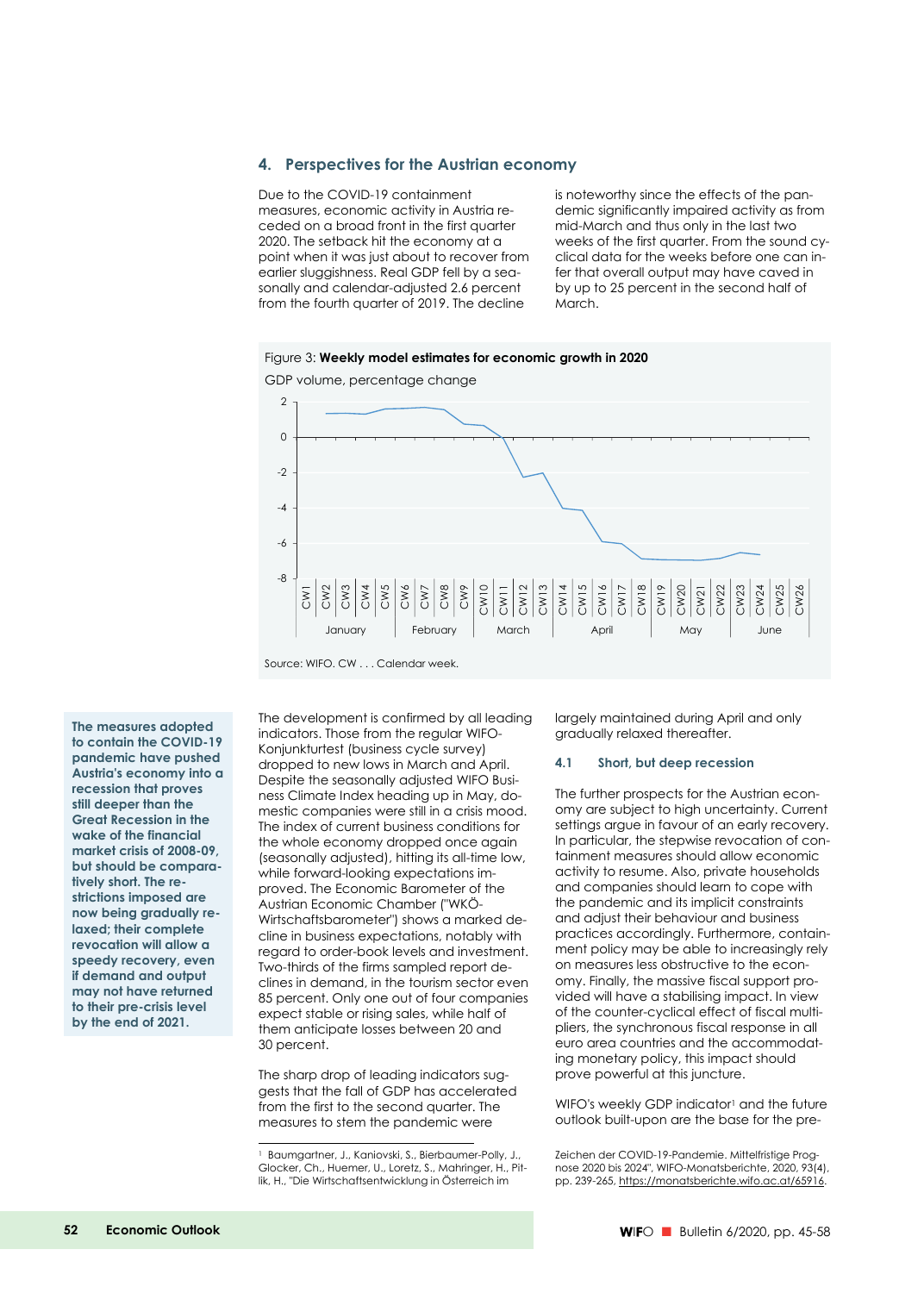sent projection of GDP growth until 2021. After a marked decline in March and April, the projected annual growth rate for 2020 in the model estimations has now become stable, implying a slump of GDP in the second quarter from the previous period, followed by a swift rebound in the third and fourth quarter.

Under the prevailing international conditions and policy settings, real GDP, adjusted for seasonal and calendar effects, will swing from growth of +1.5 percent in 2019 to a fall of 7.1 percent in the current year, rebounding by +4.3 percent in 2021. On an unadjusted basis, the 2020 annual decline of -7.0 percent is slightly milder due to a

higher number of working days, whereas in 2021 the calendar effect is neutral. The sharp fall in 2020 is largely due to the downturn of -5.8 percent when measured from the beginning to the end of the year, in the absence of a carry-over from 2019. Hence, the GDP profile is shaped by the trend during the year, essentially the fall in the first and second quarter. This should give way to a strong recovery in the second half of 2020, gradually converging towards trend GDP growth during 2021. In that year, a still above-average rate of intra-year growth plus a strong carry-over from 2020 determine the annual figure.

#### Table 4: **Technical breakdown of the real GDP growth forecast**

|                                          |                   | 2018    | 2019    | 2020    | 2021    |
|------------------------------------------|-------------------|---------|---------|---------|---------|
| Growth carry-over <sup>1</sup>           | percentage points | $+ 0.9$ | $+0.8$  | $-0.0$  | $+ 1.4$ |
| Growth rate during the year?             | percent           | $+2.2$  | $+ 0.7$ | $-5.8$  | $+ 4.3$ |
| Annual growth rate                       | percent           | $+2.4$  | $+ 1.6$ | $-7.0$  | $+4.3$  |
|                                          |                   |         |         |         |         |
| Adjusted annual growth rate <sup>3</sup> | percent           | $+2.3$  | $+ 1.5$ | $-7.1$  | $+ 4.3$ |
| Calendar effect <sup>4</sup>             | percentage points | $+ 0.0$ | $+ 0.1$ | $+ 0.1$ | ± 0.0   |

Source: WIFO. 2020 and 2021: forecast.  $-1$  Impact of year-earlier growth dynamics on growth in the current year. Equals the annual growth rate in the current year, if the level of GDP in the current year remains constant from the fourth quarter of the previous year; trend-cycle data.  $-$  2 Reflects the growth dynamics during a calendar year. Equals the year-on-year growth rate for the fourth quarter; trend-cycle data. 3 Trend-cycle data. Corresponding figure to OeNB short-term forecast. 4 Impact of the annual number of working days and the leap day. The sum of the adjusted annual growth rate and the calendar effect may deviate from the unadjusted annual rate, since the latter also includes seasonal and irregular effects.

#### Figure 4: **Cyclical profile Austria**

GDP volume, percentage change



Source: WIFO. – 1 Seasonally and calendar adjusted according to Eurostat.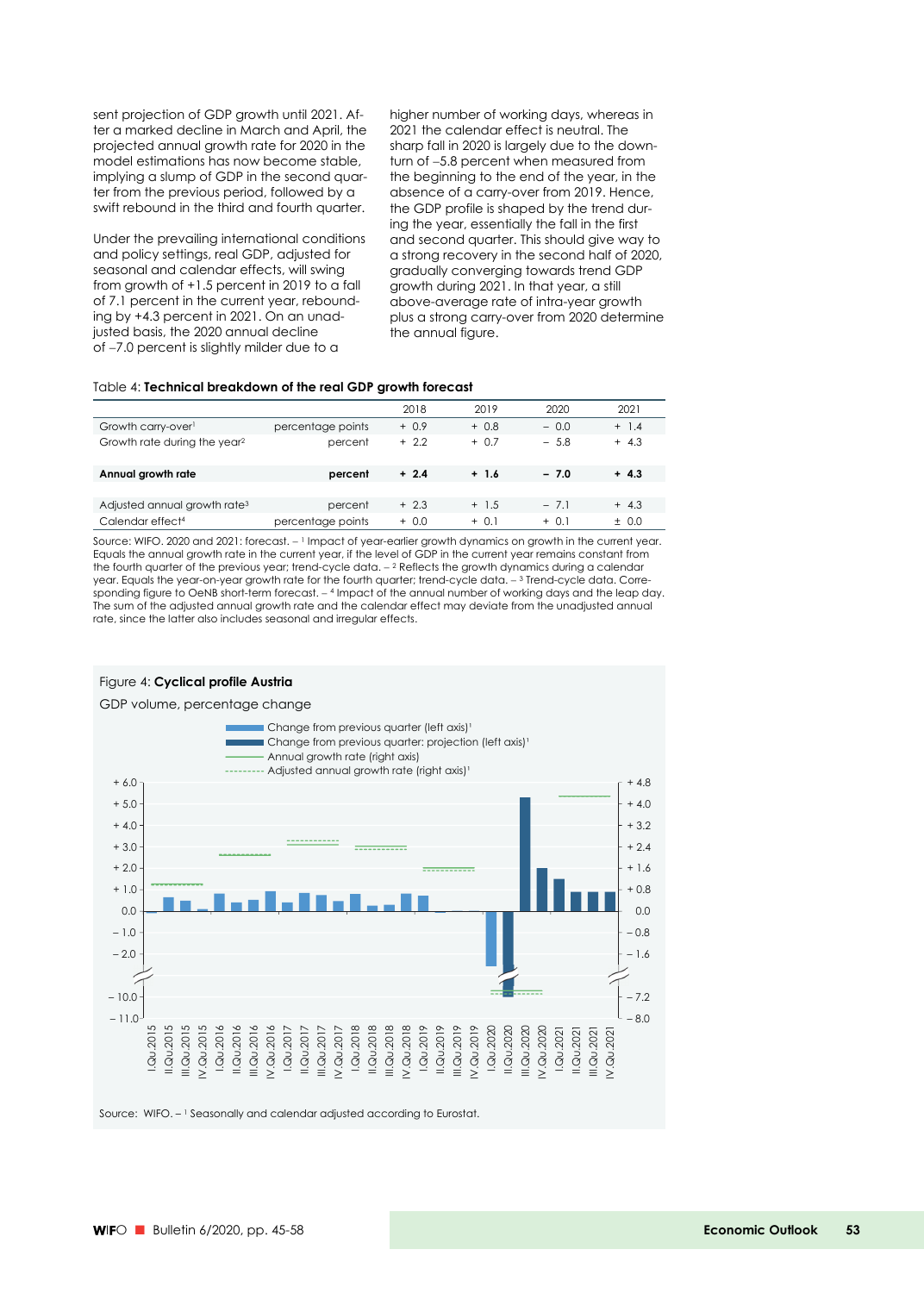The output gap measuring productive capacity utilisation in the overall economy remains negative over the entire forecast period. The gap will narrow, notably as from 2021, without completely closing. The

forecast also implies that, despite the recovery taking hold from mid-2020 onwards, Austria's economy will not have returned to its pre-crisis level by the end of 2021.

#### Table 5: **Expenditure on GDP**

Volume (chain-linked series)

|                                      | 2018   | 2019                                     | 2020   | 2021   | 2018                                     | 2019       | 2020         | 2021    |  |  |
|--------------------------------------|--------|------------------------------------------|--------|--------|------------------------------------------|------------|--------------|---------|--|--|
|                                      |        | Billion $\epsilon$ (reference year 2015) |        |        | Percentage changes from<br>previous year |            |              |         |  |  |
|                                      |        |                                          |        |        |                                          |            |              |         |  |  |
| Final consumption expenditure        | 259.65 | 262.68                                   | 254.10 | 262.57 | 1.1<br>$^{+}$                            | $+ 1.2$    | 3.3<br>$ \,$ | $+3.3$  |  |  |
| Households <sup>1</sup>              | 189.03 | 191.61                                   | 181.07 | 189.22 | 1.1<br>$^{+}$                            | $+$ 1.4    | $-5.5$       | $+ 4.5$ |  |  |
| General government                   | 70.62  | 71.08                                    | 73.00  | 73.34  | $+ 0.9$                                  | $+ 0.6$    | $+2.7$       | $+ 0.5$ |  |  |
| Gross capital formation              | 92.28  | 94.47                                    | 86.73  | 91.64  | 3.6<br>$+$                               | 2.4<br>$+$ | 8.2<br>$ \,$ | $+ 5.7$ |  |  |
| Gross fixed capital formation        | 87.85  | 90.22                                    | 84.36  | 88.41  | 3.9<br>$+$                               | $+2.7$     | $-6.5$       | $+ 4.8$ |  |  |
| Machinery and equipment <sup>2</sup> | 30.31  | 31.30                                    | 26.92  | 28.67  | 4.3<br>$+$                               | $+3.3$     | $-14.0$      | $+ 6.5$ |  |  |
| Construction                         | 39.19  | 40.13                                    | 38.44  | 39.83  | $+3.7$                                   | $+2.4$     | $-4.2$       | $+3.6$  |  |  |
| Other investment <sup>3</sup>        | 18.36  | 18.80                                    | 18.90  | 19.84  | $+3.9$                                   | $+2.4$     | $+ 0.5$      | $+ 5.0$ |  |  |
| Domestic demand                      | 352.79 | 357.87                                   | 341.33 | 354.80 | $+$ 1.6                                  | $+ 1.4$    | $-4.6$       | $+3.9$  |  |  |
| <b>Exports</b>                       | 209.49 | 215.53                                   | 183.57 | 201.10 | 5.9<br>$+$                               | $+2.9$     | $-14.8$      | $+9.5$  |  |  |
| Travel                               | 16.39  | 16.89                                    | 10.22  | 15.17  | $+ 4.2$                                  | $+3.0$     | $-39.5$      | $+48.5$ |  |  |
| Minus imports                        | 193.38 | 198.51                                   | 176.54 | 192.28 | 4.6<br>$+$                               | $+2.7$     | $-11.1$      | $+8.9$  |  |  |
| Travel                               | 9.15   | 9.27                                     | 6.47   | 10.22  | $+9.9$                                   | $+ 1.3$    | $-30.2$      | $+58.0$ |  |  |
| Gross domestic product               | 368.86 | 374.81                                   | 348.74 | 363.85 | 2.4<br>$+$                               | 1.6<br>$+$ | $-7.0$       | $+ 4.3$ |  |  |
| Value                                | 385.71 | 398.68                                   | 375.52 | 395.96 | 4.2<br>$+$                               | 3.4<br>$+$ | $-5.8$       | $+ 5.4$ |  |  |

Source: WIFO. 2020 and 2021: forecast. - 1 Including non-profit institutions serving households. - 2 Including weapon systems.  $-3$  Mainly intellectual property products (research and development, computer programmes, copyrights).

#### **4.2 Exports decline heavily in world-wide recession**

Under current assumptions for the international environment, exports are set to recede strongly in 2020. Global demand for Austrian manufactures dropped sharply in the first six months. The disruption of international supply chains and trade flows is another inhibiting factor. With these constraints abating, exports should revive as from the third quarter and strengthen during 2021 in line with global activity. Exports of goods and services, after an increase of 2.9 percent in 2019 (exports of goods +2.1 percent), are projected to fall by 14.8 percent (13.5 percent) in 2020, before regaining 9.5 percent (+7.1 percent) in 2021. Exports being a major driver of domestic industrial production and investment in machinery and equipment, the latter will follow a similar path: after a sluggish performance in 2019, manufacturing output may drop by 13 percent in 2020, before rising by 7 percent in 2021, still falling short of the pre-crisis level by the end of the forecast period.

Investment growth, while easing in 2019, was still broadly based. The supplementary question in the WIFO-Konjunkturtest2 (business cycle survey) of last May revealed that 41 percent of firms, particularly the larger ones, have put on hold investment plans. 21 percent of all companies reported having cancelled projects outright. The retreat was lowest in the construction industry (9 percent), substantially higher in services (23 percent) and manufacturing (22 percent), where it also concerned larger firms to an above-average extent (26 percent). Major investment barriers are the uncertain business outlook, lack of demand and hence low capacity utilisation, whereas financing conditions remain favourable. After an increase in 2019, WIFO expects gross fixed capital formation to drop by 6.5 percent in 2020, followed by a rebound of 4.8 percent in 2021. Whereas spending on machinery and equipment may prove rather volatile, construction investment should ease only moderately and other investment (mainly intellectual property products) remain broadly stable.

-

<sup>2</sup> Hölzl, W., Klien, M., Kügler, A., Liquiditätsengpässe und Erwartungen bezüglich der Normalisierung. Ergebnisse der zweiten Sonderbefragung zur COVID-19-

Krise im Rahmen des WIFO-Konjunkturtests vom Mai 2020, WIFO, Wien, 2020, https://www.wifo.ac.at/wwa/ pubid/66032.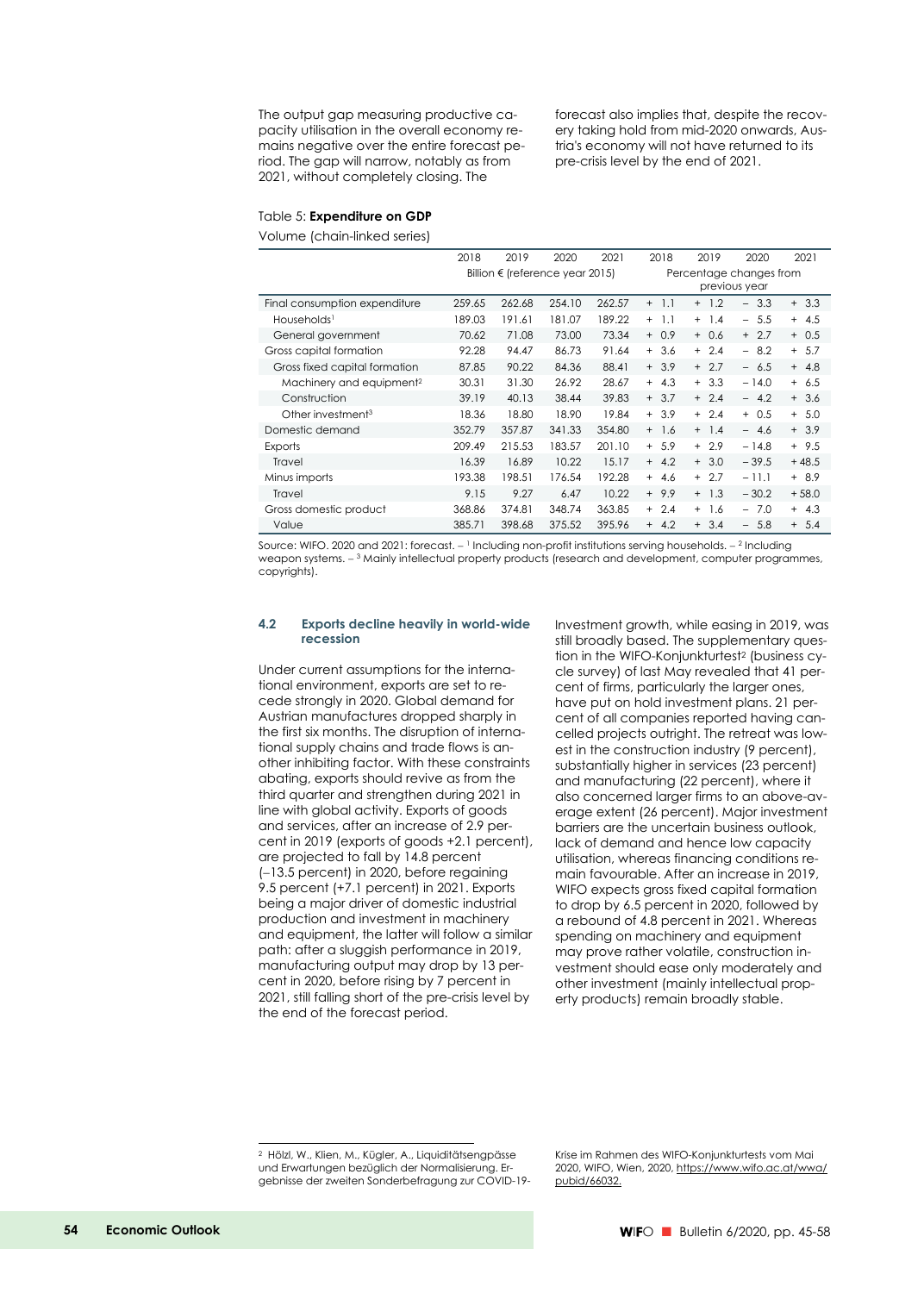### Table 6: **Gross value added**

At basic prices

|                                                        | 2018   | 2019   | 2020                                     | 2021   | 2018                            | 2019          | 2020                             | 2021       |
|--------------------------------------------------------|--------|--------|------------------------------------------|--------|---------------------------------|---------------|----------------------------------|------------|
|                                                        |        |        | Billion $\epsilon$ (reference year 2015) |        |                                 |               | Percentage changes from previous |            |
|                                                        |        |        |                                          |        |                                 |               | year                             |            |
| Volume (chain-linked series)                           |        |        |                                          |        |                                 |               |                                  |            |
| Agriculture, forestry and fishing                      | 4.34   | 4.38   | 4.07                                     | 4.07   | 4.1<br>$+$                      | 0.9<br>$+$    | $-7.0$                           | ± 0.0      |
| Manufacturing including mining and<br>quarrying        | 67.31  | 67.82  | 59.00                                    | 63.13  | 5.1<br>$+$                      | 0.8<br>$+$    | $-13.0$                          | $+ 7.0$    |
| Electricity, gas and water supply, waste<br>management | 10.12  | 10.41  | 9.47                                     | 9.85   | 5.4<br>$+$                      | 2.9<br>$+$    | 9.0<br>$\overline{\phantom{0}}$  | $+ 4.0$    |
| Construction                                           | 20.87  | 21.38  | 20.42                                    | 21.20  | 3.9<br>$+$                      | 2.4<br>$+$    | 4.5<br>$\equiv$                  | $+3.8$     |
| Wholesale and retail trade                             | 38.50  | 38.81  | 35.32                                    | 38.14  | 1.9<br>$+$                      | $+ 0.8$       | $-9.0$                           | $+8.0$     |
| Transportation                                         | 19.21  | 20.02  | 18.02                                    | 18.92  | $+ 4.5$                         | 4.2<br>$+$    | $-10.0$                          | $+ 5.0$    |
| Accommodation and food service<br>activities           | 16.55  | 16.94  | 12.79                                    | 15.99  | $+3.0$                          | 2.3<br>$+$    | $-24.5$                          | $+25.0$    |
| Information and communication                          | 11.91  | 12.22  | 12.22                                    | 12.47  | 2.7<br>$+$                      | 2.6<br>$+$    | ± 0.0                            | $+2.0$     |
| Financial and insurance activities                     | 13.71  | 14.29  | 14.24                                    | 14.34  | 0.5<br>$\overline{\phantom{a}}$ | 4.2<br>$+$    | $-0.4$                           | $+ 0.7$    |
| Real estate activities                                 | 30.71  | 31.25  | 30.62                                    | 30.84  | 0.9<br>$+$                      | 1.8<br>$+$    | 2.0<br>$\overline{\phantom{a}}$  | $+ 0.7$    |
| Other business activities <sup>1</sup>                 | 32.34  | 32.99  | 31.67                                    | 32.21  | $+3.0$                          | $+2.0$        | $-4.0$                           | $+ 1.7$    |
| Public administration <sup>2</sup>                     | 55.59  | 55.91  | 57.03                                    | 57.03  | 0.7<br>$+$                      | 0.6<br>$+$    | $+2.0$                           | ± 0.0      |
| Other service activities <sup>3</sup>                  | 8.85   | 8.91   | 7.57                                     | 7.95   | 0.4                             | 0.7<br>$+$    | $-15.0$                          | $+ 5.0$    |
|                                                        |        |        |                                          |        |                                 |               |                                  |            |
| Total gross value added <sup>4</sup>                   | 329.91 | 335.22 | 312.65                                   | 326.30 | $+2.6$                          | 1.6<br>$+$    | 6.7<br>-                         | $+ 4.4$    |
| Gross domestic product at market<br>prices             | 368.86 | 374.81 | 348.74                                   | 363.85 | 2.4<br>$+$                      | 1.6<br>$^{+}$ | 7.0<br>$\equiv$                  | 4.3<br>$+$ |

Source: WIFO. 2020 and 2021: forecast. 1 Professional, scientific and technical activities; administrative and support service activities (NACE M and N).  $-2$  Including defence, compulsory social security, education, human health and social work activities (NACE O to Q).  $-$  3 Arts, entertainment and recreation; other service activites; activities of households (NACE R to U). 4 Before deduction of subsidies and attribution of taxes on products.

#### Table 7: **Productivity**

| 2016                                  | 2017    | 2018    | 2019    | 2020    | 2021    |  |  |  |  |
|---------------------------------------|---------|---------|---------|---------|---------|--|--|--|--|
| Percentage changes from previous year |         |         |         |         |         |  |  |  |  |
|                                       |         |         |         |         |         |  |  |  |  |
| $+2.1$                                | $+2.5$  | $+2.4$  | $+ 1.6$ | $-7.0$  | $+4.3$  |  |  |  |  |
| $+2.1$                                | $+1.0$  | $+2.0$  | $+1.1$  | $-7.0$  | $+ 4.0$ |  |  |  |  |
| $-0.0$                                | $+ 1.4$ | $+ 0.4$ | $+ 0.5$ | $+ 0.0$ | $+ 0.3$ |  |  |  |  |
| $+ 1.5$                               | $+ 1.7$ | $+ 1.9$ | $+1.2$  | $-2.5$  | $+1.2$  |  |  |  |  |
|                                       |         |         |         |         |         |  |  |  |  |
|                                       |         |         |         |         |         |  |  |  |  |
| $+4.6$                                | $+ 4.7$ | $+ 5.1$ | $+0.9$  | $-13.0$ | $+ 7.0$ |  |  |  |  |
| $+ 0.4$                               | $+1.1$  | $+2.7$  | $+ 0.7$ | $-8.3$  | $+ 4.7$ |  |  |  |  |
| $+4.2$                                | $+3.6$  | $+2.3$  | $+ 0.2$ | $-5.1$  | $+2.2$  |  |  |  |  |
| $+0.5$                                | $+ 1.3$ | $+3.0$  | $+ 1.7$ | $-1.4$  | $+ 0.3$ |  |  |  |  |
|                                       |         |         |         |         |         |  |  |  |  |

Source: WIFO. 2020 and 2021: forecast.  $-1$  Total hours worked by persons employed, National Accounts definition.  $-$ <sup>2</sup> Production per hour worked.  $-$ <sup>3</sup> Employees and self-employed, National Accounts definition (jobs).  $-4$  Gross value added, volume.  $-5$  Total hours worked by employees.  $-6$  National Accounts definition (jobs).

Private consumption enjoyed stable growth of above 1 percent p.a. over the last few years. 2020 is likely to see an extraordinarily sharp decline, with households stepping up their saving significantly. The reasons are on the one hand "forced" saving, i.e. the lack of spending options during the lockdown period, and the wish to accumulate reserves due to higher uncertainty on the other, i.e.

precautionary saving. The latter reflects the critical labour market situation and the precarious outlook for private income growth. Both elements drive the household saving ratio significantly up. As a result, private consumption will lose -5.5 percent in 2020. As soon as uncertainty subsides, the appetite for saving is likely to relapse, allowing consumption to pick up strongly in 2021.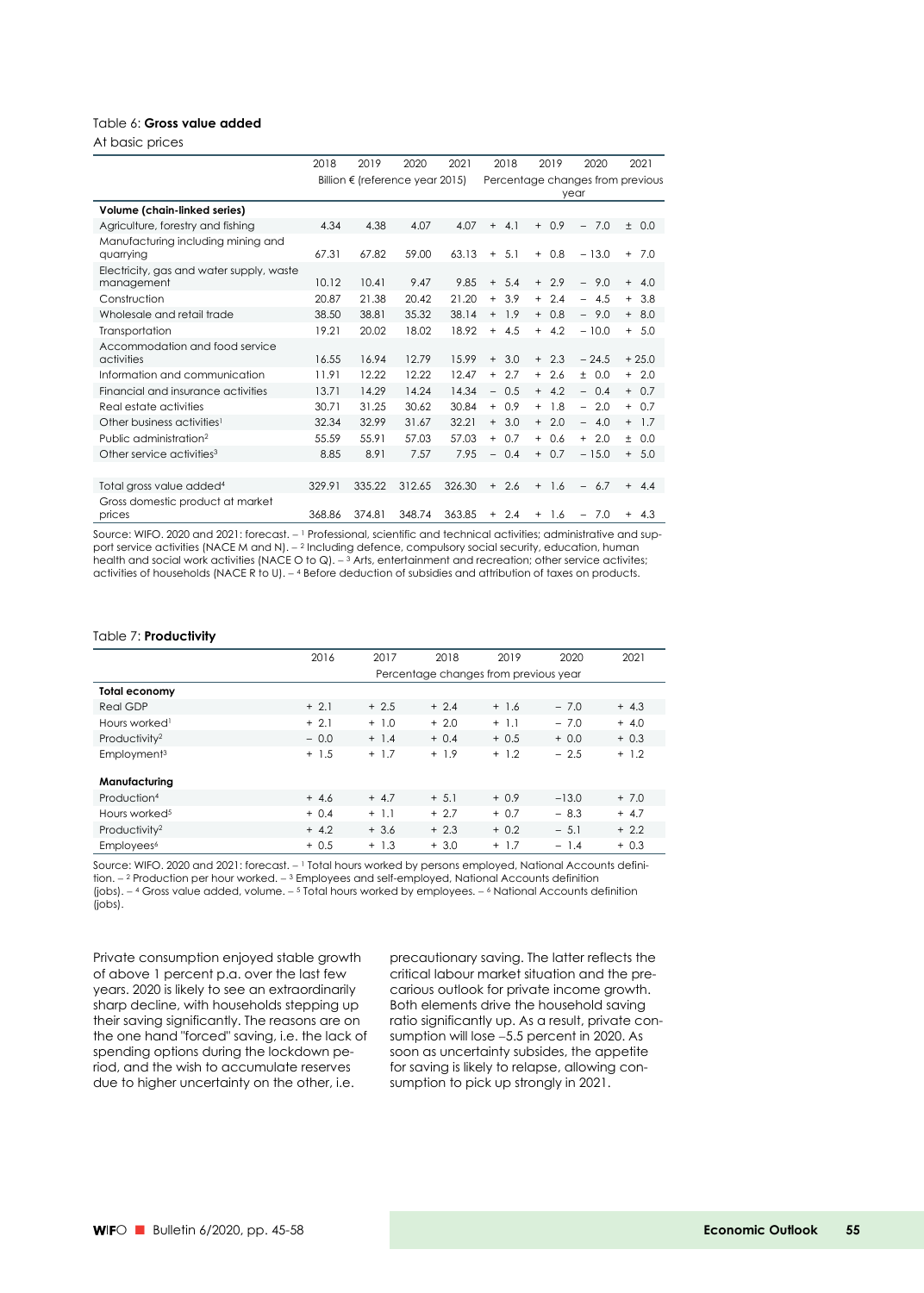#### Table 8: **Earnings, international competitiveness**

|                                                           | 2016    | 2017    | 2018    | 2019                                  | 2020    | 2021    |  |  |  |
|-----------------------------------------------------------|---------|---------|---------|---------------------------------------|---------|---------|--|--|--|
|                                                           |         |         |         | Percentage changes from previous year |         |         |  |  |  |
| Wages and salaries per employee <sup>1</sup>              |         |         |         |                                       |         |         |  |  |  |
| Nominal, gross                                            | $+2.3$  | $+ 1.6$ | $+2.7$  | $+2.8$                                | $+ 0.9$ | $+ 1.1$ |  |  |  |
| Real <sup>2</sup>                                         |         |         |         |                                       |         |         |  |  |  |
| Gross                                                     | $+ 1.4$ | $-0.5$  | $+ 0.7$ | $+ 1.2$                               | $+ 0.3$ | $+ 0.2$ |  |  |  |
| Net                                                       | $+ 4.3$ | $-0.7$  | $+ 0.2$ | $+ 1.1$                               | $+ 0.6$ | $-0.2$  |  |  |  |
|                                                           |         |         |         |                                       |         |         |  |  |  |
| Wages and salaries per hour worked <sup>1</sup>           |         |         |         |                                       |         |         |  |  |  |
| Real, net <sup>2</sup>                                    | $+3.5$  | $+ 0.1$ | $+ 0.3$ | $+ 1.2$                               | $+ 5.2$ | $-3.1$  |  |  |  |
|                                                           |         |         |         |                                       |         |         |  |  |  |
|                                                           |         |         |         | Percent                               |         |         |  |  |  |
| Wage share, adjusted <sup>3</sup>                         | 68.0    | 68.5    | 68.0    | 68.3                                  | 68.4    | 70.0    |  |  |  |
|                                                           |         |         |         |                                       |         |         |  |  |  |
|                                                           |         |         |         | Percentage changes from previous year |         |         |  |  |  |
| Unit labour costs, nominal <sup>4</sup>                   |         |         |         |                                       |         |         |  |  |  |
| Total economy                                             | $+ 1.6$ | $+ 0.9$ | $+2.5$  | $+2.3$                                | $+ 5.5$ | $-2.2$  |  |  |  |
| Manufacturing                                             | $-1.5$  | $-2.0$  | $+ 1.0$ | $+ 4.0$                               | $+14.5$ | $-4.4$  |  |  |  |
|                                                           |         |         |         |                                       |         |         |  |  |  |
| Effective exchange rate - manufactured goods <sup>5</sup> |         |         |         |                                       |         |         |  |  |  |
| Nominal                                                   | $+ 1.2$ | $+ 0.7$ | $+ 1.7$ | $-0.7$                                | $+ 0.2$ | $+ 0.5$ |  |  |  |
| Real                                                      | $+ 1.3$ | $+ 1.0$ | $+ 1.7$ | $-1.0$                                | $-0.3$  | $-0.3$  |  |  |  |

Source: WIFO. 2020 and 2021: forecast.  $-1$  National Accounts definition.  $-2$  Deflated by CPI.  $-3$  Compensation of employees as a percentage of national income, adjusted for the change in the share of employees in total employment from base year 1995. 4 Labour costs in relation to productivity (hourly compensation per employees divided by GDP and value added, respectively, per employed persons' hours worked).  $-5$  Weighted by exports and imports, real value adjusted by relative HCPI.

#### Table 9: **Private consumption, income and prices**

|                                                                | 2016    | 2017          | 2018                                          | 2019    | 2020    | 2021       |  |  |
|----------------------------------------------------------------|---------|---------------|-----------------------------------------------|---------|---------|------------|--|--|
|                                                                |         |               | Percentage changes from previous year, volume |         |         |            |  |  |
| Private consumption expenditure <sup>1</sup>                   | $+$ 1.6 | $+ 1.4$       | $+ 1.1$                                       | $+ 1.4$ | $-5.5$  | $+ 4.5$    |  |  |
| Durable goods                                                  | $+2.9$  | $+2.2$        | $+ 0.4$                                       | $-1.7$  | $-15.0$ | $+ 5.0$    |  |  |
| Non-durable goods and services                                 | $+ 1.5$ | $+ 1.3$       | $+ 1.2$                                       | $+ 1.7$ | $-4.5$  | $+ 4.5$    |  |  |
| Household disposable income                                    | $+2.6$  | 1.1<br>$^{+}$ | $+$ 1.4                                       | $+2.2$  | $+0.8$  | $+$<br>1.0 |  |  |
|                                                                |         |               | As a percentage of disposable income          |         |         |            |  |  |
| Household saving ratio                                         |         |               |                                               |         |         |            |  |  |
| Including adjustment for the change<br>in pension entitlements | 7.7     | 7.3           | 7.7                                           | 8.3     | 14.1    | 11.1       |  |  |
| Excluding adjustment for the change in<br>pension entitlements | 7.0     | 6.7           | 7.0                                           | 7.7     | 13.5    | 10.5       |  |  |
|                                                                |         |               | Percentage changes from previous year         |         |         |            |  |  |
| Loans to domestic non-banks (end of period)                    | $+ 1.8$ | $+ 0.7$       | $+ 4.9$                                       | $+44$   | $+ 11$  | $+2.6$     |  |  |
|                                                                | Percent |               |                                               |         |         |            |  |  |
| Inflation rate                                                 |         |               |                                               |         |         |            |  |  |
| National                                                       | 0.9     | 2.1           | 2.0                                           | 1.5     | 0.6     | 0.9        |  |  |
| Harmonised                                                     | 1.0     | 2.2           | 2.1                                           | 1.5     | 0.6     | 0.9        |  |  |
| Core inflation <sup>2</sup>                                    | 1.5     | 2.2           | 1.9                                           | 1.6     | 1.1     | 1.1        |  |  |

Source: WIFO. 2020 and 2021: forecast.  $-1$  Private households including non-profit institutions serving households. - <sup>2</sup> Excluding energy and unprocessed food (meat, fish, fruits, vegetables).

#### **4.3 Unemployment rate rises swiftly despite widespread recourse to short-time work**

The outbreak of the COVID-19 pandemic brought the benign trend on the domestic labour market to an abrupt halt. Since 2016, the number of jobs had risen steadily and nearly pari passu with the number of hours

worked. In this vein, the rate of unemployment fell markedly, bottoming out at 7.4 percent in 2019, the lowest reading since the outburst of the global financial market crisis in 2008 and the ensuing great recession. In March and April, the measures to contain the COVID-19 pandemic drove unemployment figures to new all-time highs. Most negatively affected were accommodation and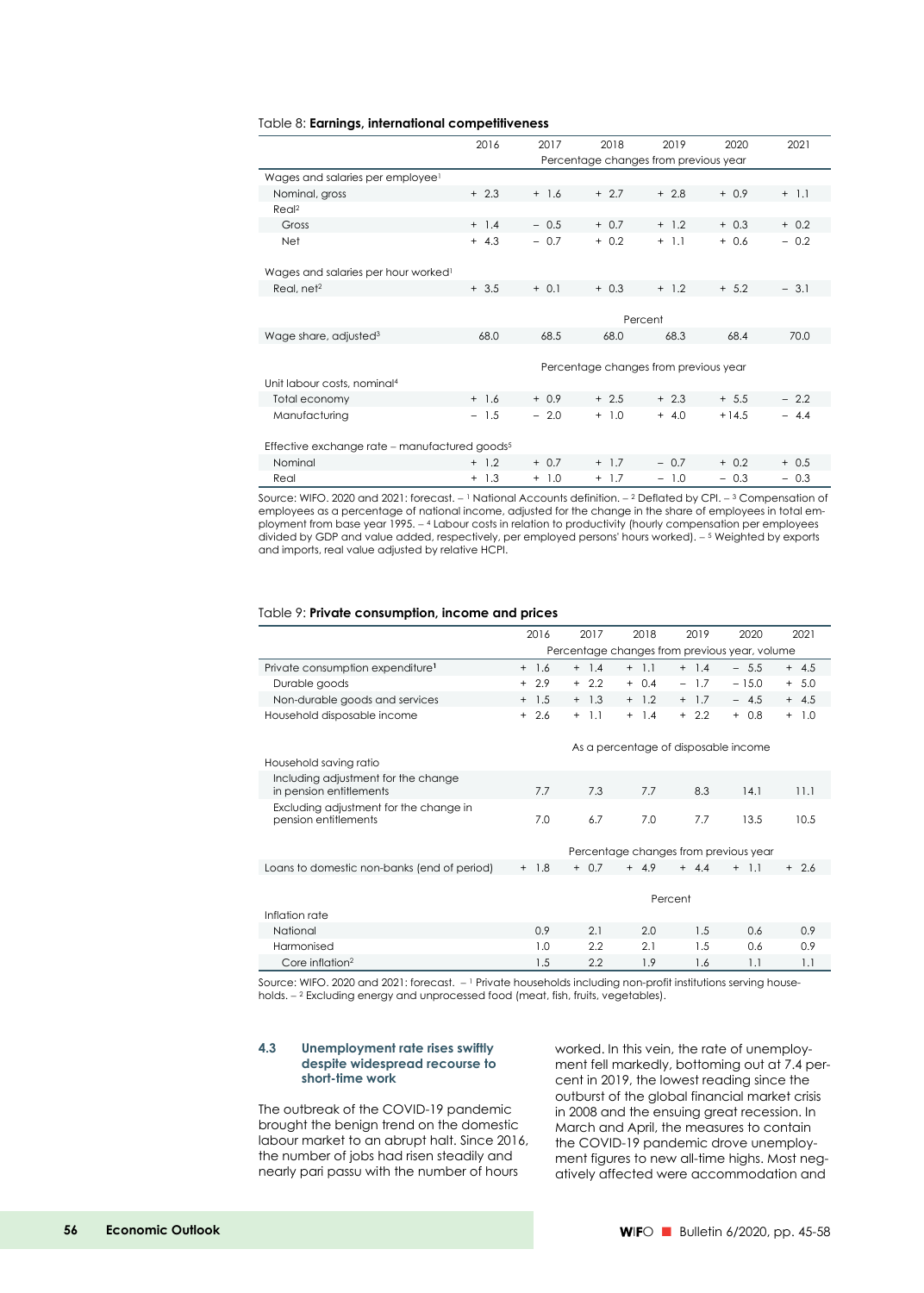food service activities, other business activities such as the cyclically highly volatile employment activities as well as all services requiring close physical contact. The coincident fall in the number of job vacancies further added to the labour market imbalance.

Measures such as the COVID-19 short-timework subsidy with the aim of preserving employees' work contracts during the crisis and subsequently allow a swift recovery to mitigate the adverse labour market effects of the lockdown. To date, such subsidies have

been disbursed for 1.042 million jobs. Assuming an average cut in work hours by 43 percent (a figure derived from an Austrian Economic Chamber (WKO) survey commissioned by the Public Employment Service (AMS) to identify the uptake of the COVID-19 short-time-work subsidy), the implicit job loss via short-time work is some 171,000 fulltime equivalents; the impact on the total number of hours worked is -3.9 percent.

**The long-standing employment growth ended abruptly in March 2020 and gave way to a significant increase in unemployment. The larger part of the crisis-related labour market adjustment should nevertheless materialise via the reduction of hours worked.** 

#### Table 10: **Labour market**

|                                                               | 2016             | 2017       | 2018                                  | 2019                            | 2020                            | 2021                            |
|---------------------------------------------------------------|------------------|------------|---------------------------------------|---------------------------------|---------------------------------|---------------------------------|
|                                                               |                  |            | Change from previous year in 1,000    |                                 |                                 |                                 |
| <b>Demand for labour</b>                                      |                  |            |                                       |                                 |                                 |                                 |
| Persons in active employment <sup>1</sup>                     | $+62.2$          | $+76.8$    | $+91.5$                               | $+61.0$                         | $-85.5$                         | $+45.5$                         |
| Employees <sup>1,2</sup>                                      | $+ 53.7$         | $+70.7$    | $+88.0$                               | $+58.9$                         | $-78.0$                         | $+48.0$                         |
| National employees                                            | $+17.7$          | $+23.8$    | $+33.7$                               | $+12.3$                         | $-45.0$                         | $+15.0$                         |
| Foreign employees                                             | $+36.0$          | $+46.8$    | $+ 54.4$                              | $+46.6$                         | $-33.0$                         | $+33.0$                         |
| Self-employed <sup>3</sup>                                    | $+8.5$           | $+ 6.1$    | $+3.5$                                | $+ 2.1$                         | $-7.5$                          | $-2.5$                          |
|                                                               |                  |            |                                       |                                 |                                 |                                 |
| Labour supply                                                 |                  |            |                                       |                                 |                                 |                                 |
| Population of working age                                     |                  |            |                                       |                                 |                                 |                                 |
| 15 to 64 years                                                | $+65.8$          | $+23.0$    | $+13.2$                               | $+10.6$                         | $+ 4.1$                         | $-2.5$                          |
| Labour force <sup>4</sup>                                     | $+65.2$          | $+ 59.4$   | $+63.7$                               | $+50.2$                         | $+13.5$                         | $+13.5$                         |
|                                                               |                  |            |                                       |                                 |                                 |                                 |
| Labour surplus                                                |                  |            |                                       |                                 |                                 |                                 |
| Unemployed <sup>5</sup>                                       | 3.0<br>$+$       | $-17.3$    | $-27.9$                               | $-10.8$                         | $+99.0$                         | $-32.0$                         |
| Unemployed persons in training                                | 2.1<br>$+$       | $+ 4.9$    | $-3.4$                                | 6.8<br>$\overline{\phantom{0}}$ | 5.0<br>$\overline{\phantom{0}}$ | $+10.0$                         |
|                                                               |                  |            |                                       |                                 |                                 |                                 |
|                                                               |                  |            |                                       | Percent                         |                                 |                                 |
| Unemployment rate                                             |                  |            |                                       |                                 |                                 |                                 |
| As a percentage of total labour force (Eurostat) <sup>6</sup> | 6.0              | 5.5        | 4.9                                   | 4.5                             | 5.5                             | 5.2                             |
| As a percentage of total labour force <sup>5</sup>            | 8.1              | 7.6        | 6.9                                   | 6.6                             | 8.7                             | 8.0                             |
| As a percentage of dependent labour force <sup>5</sup>        | 9.1              | 8.5        | 7.7                                   | 7.4                             | 9.7                             | 8.9                             |
|                                                               |                  |            |                                       |                                 |                                 |                                 |
|                                                               |                  |            | Percentage changes from previous year |                                 |                                 |                                 |
| Labour force <sup>4</sup>                                     | $+$ 1.5          | 1.4<br>$+$ | 1.4<br>$^{+}$                         | 1.1<br>$+$                      | 0.3<br>$+$                      | 0.3<br>$+$                      |
| Persons in active dependent employment <sup>1, 2</sup>        | 1.6<br>$\ddot{}$ | 2.0<br>$+$ | 2.5<br>$+$                            | 1.6<br>$^{+}$                   | 2.1<br>$\equiv$                 | 1.3<br>$\ddot{}$                |
| Unemployed <sup>5</sup>                                       | 0.8<br>$^{+}$    | 4.9        | 8.2<br>$\overline{\phantom{0}}$       | 3.5<br>$\overline{\phantom{0}}$ | $+32.9$                         | 8.0<br>$\overline{\phantom{0}}$ |

Source: WIFO. 2020 and 2021: forecast. - <sup>1</sup> Excluding persons in valid employment contract receiving child care benefit or being in military service.  $-2$  According to the Organisation of Austrian Social Security.  $-3$  According to WIFO, including liberal professions and unpaid family workers.  $-$  4 Persons in active employment plus unemployed. - <sup>5</sup> According to Public Employment Service Austria. - <sup>6</sup> Labour Force Survey.

Persons (in 1,000) 268.3 357.3 340.0 312.1 301.3 400.3 368.3

After an increase by 1.6 percent in 2019, WIFO expects dependent active employment to decline by 2.1 percent in 2020. Due to the short-time-work option, the total number of hours worked will fall more strongly, by -7.0 percent. In 2021, hours worked should pick up by +4.6 percent, whereas "only" +1.3 percent new jobs may be created as workers on short-time work will return to normal hours. The unemployment rate is likely to rise to 9.7 percent on annual average 2020, abating to 8.9 percent in 2021.

#### **4.4 Lower commodity and energy prices dampen inflation**

From an annual average of 1.5 percent in 2019, inflation as measured by the consumer price index is likely to moderate further, to rates of +0.6 percent and +0.9 percent in 2020 and 2021 respectively. Upward price pressure will thus be significantly lower over the forecast period than during the last cyclical boom (2017: 2.1 percent, 2018: 2.0 percent). Both external and domestic factors are at work to keep inflation down. Prices of raw